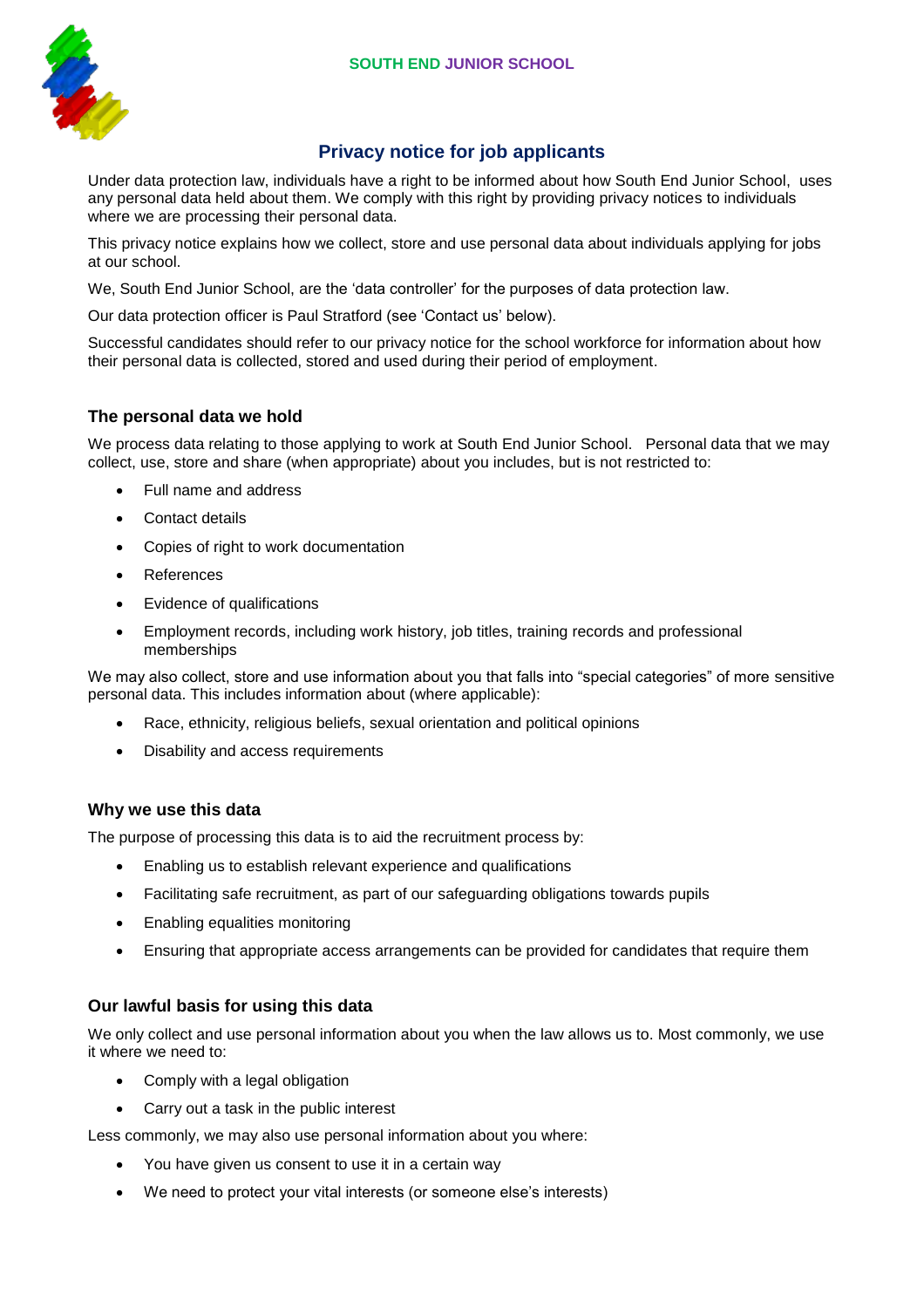Where you have provided us with consent to use your data, you may withdraw this consent at any time. We will make this clear when requesting your consent and explain how you go about withdrawing consent if you wish to do so.

Some of the reasons listed above for collecting and using personal information about you overlap, and there may be several grounds which justify the Trust's use of your data.

# **Collecting this information**

While most of the information we collect from you is mandatory, there is some information that you can choose whether or not to provide to us.

Whenever we seek to collect information from you, we make it clear whether you must provide this information (and if so, what the possible consequences are of not complying), or whether you have a choice.

#### **How we store this data**

Personal data we collect as part of the job application process is stored in line with our Data Protection and GDPR Policy.

We will retain, and dispose of, the personal data of all unsuccessful job applicants in accordance with the Retention Schedule set out in the Information and Record Management Society's Toolkit for Schools. This can be found [here.](http://irms.org.uk/?page=schoolstoolkit&terms=%22toolkit+and+schools%22) 

## **Data sharing**

We do not share information about you with any third party without your consent unless the law and our policies allow us to do so.

Where it is legally required, or necessary (and it complies with data protection law), we may share personal information about you with:

- Our local authority to meet our legal obligations to share certain information with it, such as shortlists of candidates for a headteacher position
- Suppliers and service providers to enable them to provide the service we have contracted them for, such as HR and recruitment support
- Professional advisers and consultants
- Employment and recruitment agencies

## **Transferring data internationally**

Where we transfer personal data to a country or territory outside the European Economic Area, we will do so in accordance with data protection law.

## **Your rights**

#### **How to access the personal information we hold about you**

Individuals have a right to make a 'subject access request' to gain access to personal information that the Trust holds about them.

If you make a subject access request, and if we do hold information about you, we will:

- Give you a description of it
- Tell you why we are holding and processing it, and how long we will keep it for
- Explain where we got it from, if not from you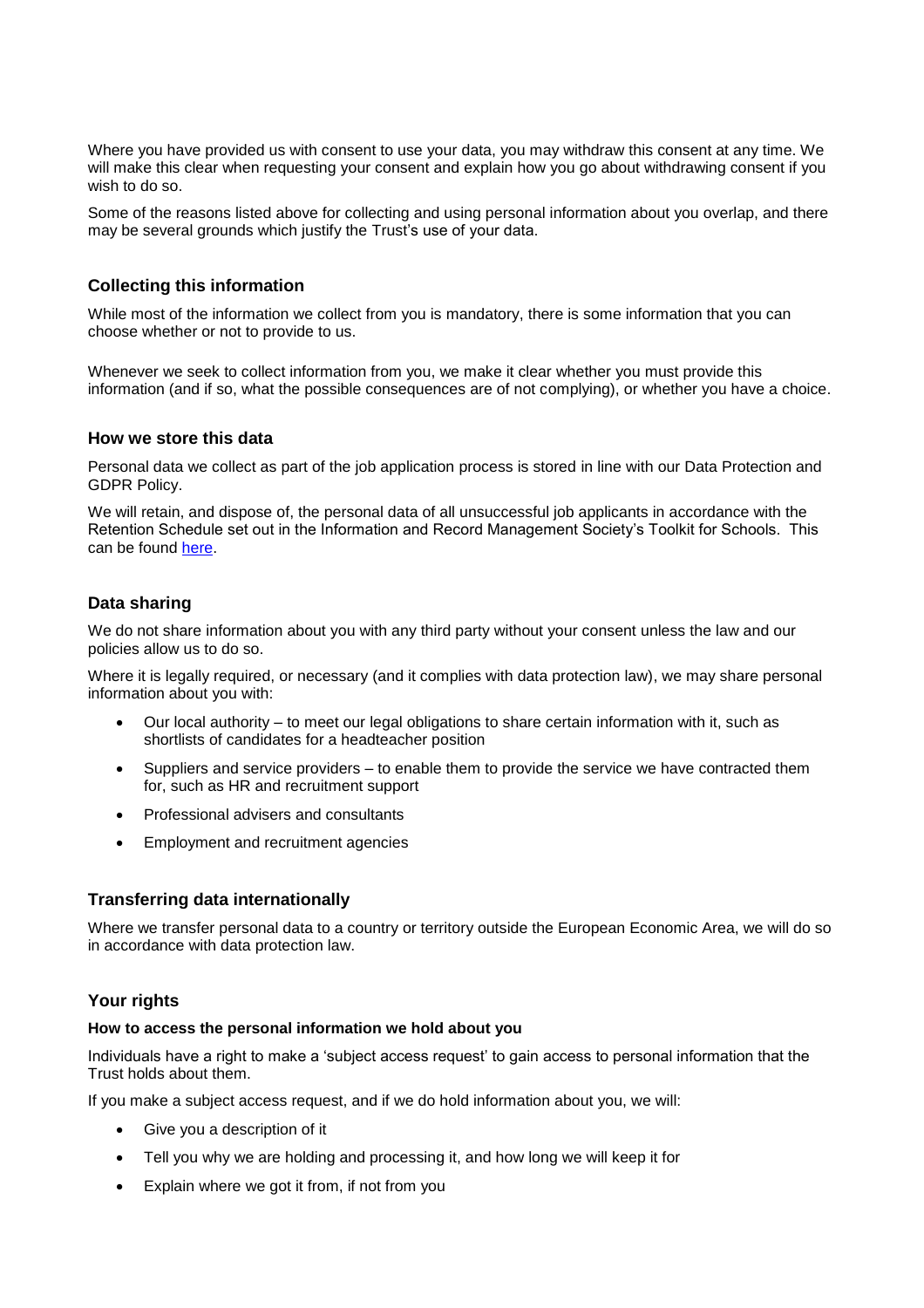- Tell you who it has been, or will be, shared with
- Let you know whether any automated decision-making is being applied to the data, and any consequences of this
- Give you a copy of the information in an intelligible form

You may also have a right for your personal information to be transmitted electronically to another organisation in certain circumstances.

If you would like to make a request, please contact the school's Data Protection Contact:

Joanne Simmons, Business Manager, South End Junior School

Email [bursar@southend-jun.northants-ecl.gov.uk](mailto:bursar@southend-jun.northants-ecl.gov.uk)

Tel 01933 314611

## **Your other rights regarding your data**

Under data protection law, individuals have certain rights regarding how their personal data is used and kept safe. You have the right to:

- Object to the use of your personal data if it would cause, or is causing, damage or distress
- Prevent your data being used to send direct marketing
- Object to the use of your personal data for decisions being taken by automated means (by a computer or machine, rather than a person)
- In certain circumstances, have inaccurate personal data corrected, deleted or destroyed, or restrict processing
- Claim compensation for damages caused by a breach of the data protection regulations

To exercise any of these rights, please contact the school's Data Protection Contact:

Joanne Simmons, Business Manager, South End Junior School

Email [bursar@southend-jun.northants-ecl.gov.uk](mailto:bursar@southend-jun.northants-ecl.gov.uk)

Tel 01933 314611

## **Complaints**

We take any complaints about our collection and use of personal information very seriously.

If you think that our collection or use of personal information is unfair, misleading or inappropriate, or have any other concern about our data processing, please raise this with us in the first instance.

To make a complaint, please contact the school's Data Protection Contact:

Joanne Simmons, Business Manager, South End Junior School

Email [bursar@southend-jun.northants-ecl.gov.uk](mailto:bursar@southend-jun.northants-ecl.gov.uk)

Tel 01933 314611

You can also contact our Data Protection Officer:

Paul Stratford

Email: [lgss.gdpr@theictservice.org.uk](mailto:lgss.gdpr@theictservice.org.uk)

Tel: 0345 196 8075

Address: Speke House, 17 Compass Point Business Park, Stocks Bridge Way, St Ives, Cambs PE27 5JL Alternatively, you can make a complaint to the Information Commissioner's Office:

Report a concern online at<https://ico.org.uk/concerns/>